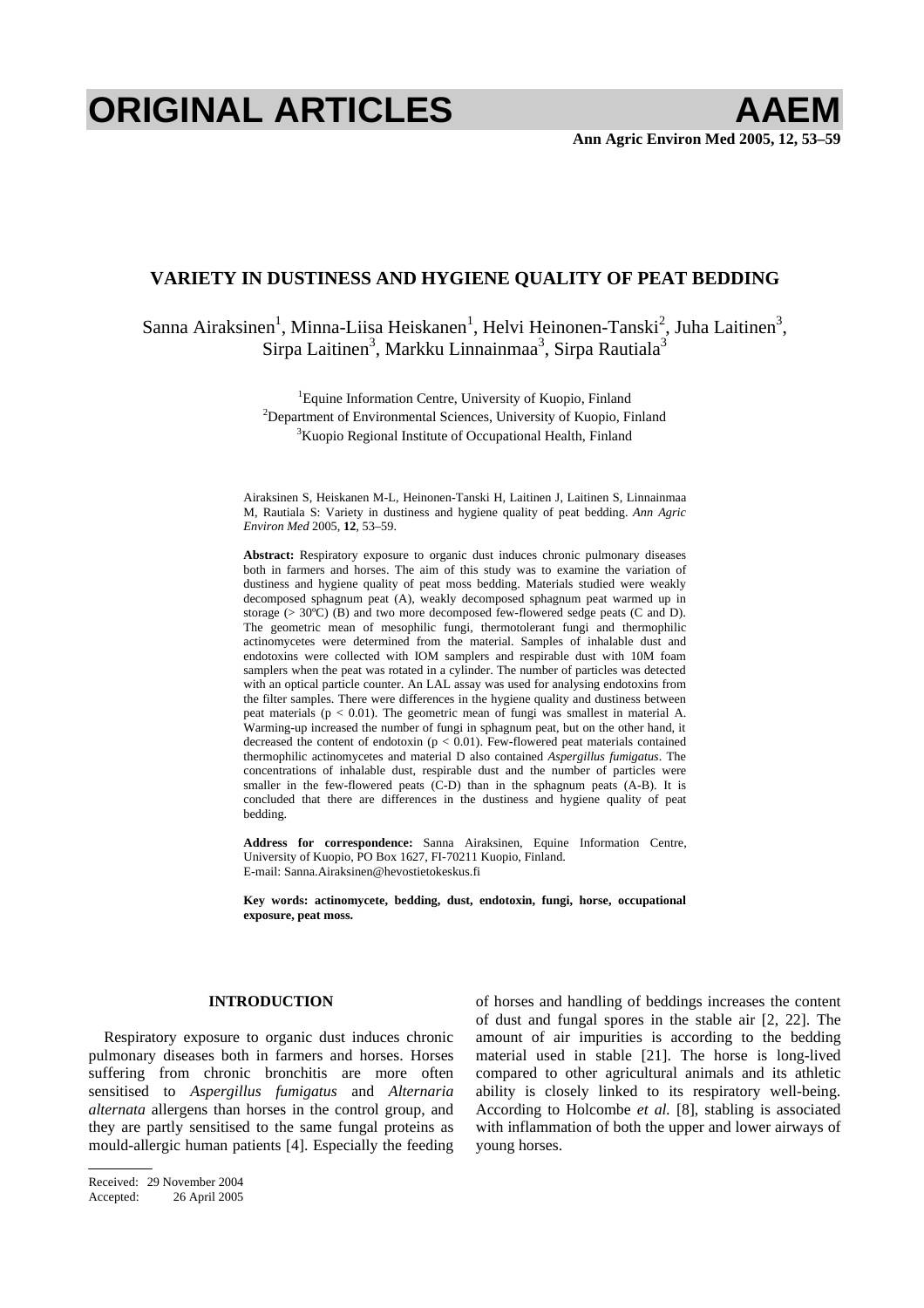| Material                                                                                         | Volume weight<br>(g/l)<br>Median (Range) | pH<br>Median (Range) | Humidity<br>(% )<br>Median (Range) |
|--------------------------------------------------------------------------------------------------|------------------------------------------|----------------------|------------------------------------|
| A. Light, weakly decomposed sphagnum peat, von Post H 1-2                                        | $82(82 - 88)$                            | $3.9(3.8-4.0)$       | $26(25-27)$                        |
| B. Light, weakly decomposed sphagnum peat, von Post H 1-2, warmed-up in storage $(>30^{\circ}C)$ | 138 (136-140)                            | $3.5(3.4-3.6)$       | $28(28-32)$                        |
| C. More decomposed few-flowered sedge peat, von Post H 3-4                                       | 188 (176-196)                            | $4.3(4.2 - 4.4)$     | $43(41-44)$                        |
| D. More decomposed few-flowered sedge peat, von Post H 4-5                                       | 258 (256-270)                            | $4.6(4.6-4.7)$       | $44(41-44)$                        |

**Table 1.** Median and range of volume weight, pH-value and humidity content of peat materials analysed in the study  $(n = 5)$ .

The usage of peat moss as bedding is quite common in Finland and Sweden. The influence of peat bedding on the air quality in piggeries [16] and horse stables [14] has been evaluated in few studies. The quality of peat materials used as bedding varies even when assessed with visual perception. However, comparative studies about the dustiness and hygiene quality of peat have not been published. Laboratory conditions allow comparison of the different materials without external influences such as ventilation, external temperature and animal activity affecting the results. The dustiness of straw and wood chip beddings has studied also been in some extent in the laboratory [10, 20].

Peat moss bedding absorbs liquid and ammonia very well [1]. The fertilization use of horse manure with peat bedding is easy [9] when compared to manure with wood chip bedding. This may be seen as an advantage to horse owners. Nevertheless, problems due to the dustiness of peat, that is, high contents of inhalable dust and microbes (fungi, bacteria), in the workplace have been reported [16]. The geometric mean of mesophilic fungi in clean peat bedding has varied from  $10^2 - 10^8$  cfu/g [1, 14, 16] and thermotolerant fungi from  $10^3 - 10^5$  cfu/g [1, 15]. In the study by Mäittälä *et al.* [16], clean peat bedding contained  $10^2$ -10<sup>3</sup> cfu/g of thermophilic actinomycetes. Mesophilic fungi, such as *Oidiodendron* and *Penicillium* and yeasts have been found to be mainly species of clean peat [15]. Rautiala *et al.* [17] reported that mesophilic *Penicillium* and yeast have been common also in air samples in composting swine confinement buildings using peat as composting bedding. Thermotolerant *Paecilomyces* and *Penicillium* species [6, 16] have also been common in peat. Clarke and Madelin [3] found only *Aspergillus candidus* and *Streptomyces* species from clean peat bedding.

The purpose of this study was to examine the variation of dustiness and hygiene quality of peat moss which may be used as bedding. The objective of this trial was also to look into the influence of the stage of decomposition, humidity content and warming-up on the quality of peat and its suitability for bedding.

## **MATERIALS AND METHODS**

**Materials analysed.** Peat moss materials studied were light, weakly decomposed sphagnum peat, von Post H 1-2 (material A), light, weakly decomposed sphagnum peat, von Post H 1-2, warmed-up in storage (> 30ºC) (material B), more decomposed few-flowered sedge peat, von Post H 3-4 (material C) and more decomposed few-flowered sedge peat, von Post H 4-5 (material D). The volume weight (g/l), pH-value and humidity content (%) of peat materials are presented in Table 1. Analyses were done with a well-mixed compiled sample (volume of 30 litre). The compiled sample included about 60 partial samples taken from the peat material. The pH-value of peat material was measured  $(n = 5)$  from the peat-water extract (ratio of volume was 2.5:1) after the peat was soaked for 20 hours in deionised water at room temperature (KnickpH-Einstabmebketten, Typ SE 101, Elektronische Meßgeräte GmbH, Germany). The volume weight and humidity content of materials were determined gravimetrically  $(n = 5)$ . Peat samples were dehydrated for 20 hours at 105ºC before weighing for humidity content determination (Sartorius analytic, Type A 120 S, Sartorius GmbH Göttingen, Germany).

**Microbial analyses.** The content of viable microbes (mesophilic fungi, thermotolerant fungi and thermophilic actinomycetes) was determined from peat  $(n = 4)$ . The number of colony forming units (cfu/g) was counted after incubation and identified microscopically. The culture media, incubation temperature and incubation time used were: Hagem agar, 25ºC, 7 days (mesophilic fungi), Hagem agar, 40ºC, 5 days (thermotolerant fungi) and half strength nutrient agar, 55ºC, 3 days (thermophilic actinomycetes). The detection limit was 1,000 cfu/g for materials A and B and 100 cfu/g for materials C and D.

**Dust and endotoxin analyses.** The aim of this procedure was to simulate the dust exposure for workers in an actual working situation. Spreading of the dust from the peat material in the cylinder was attempted so as to make it similar to that caused by changing bedding in a horse stable. This procedure was chosen to of allow the comparison of the different peat materials without external influences, such as ventilation and horse activity affecting the results.

A one-litre sample was taken and analysed for dustiness using a rotating drum with a cylinder 70 cm long and 30 cm in diameter, containing eight mixing plates 5 cm in height. Three air samples were taken from the cylinder on three different filters at the same time, and the number of particles released during rotation was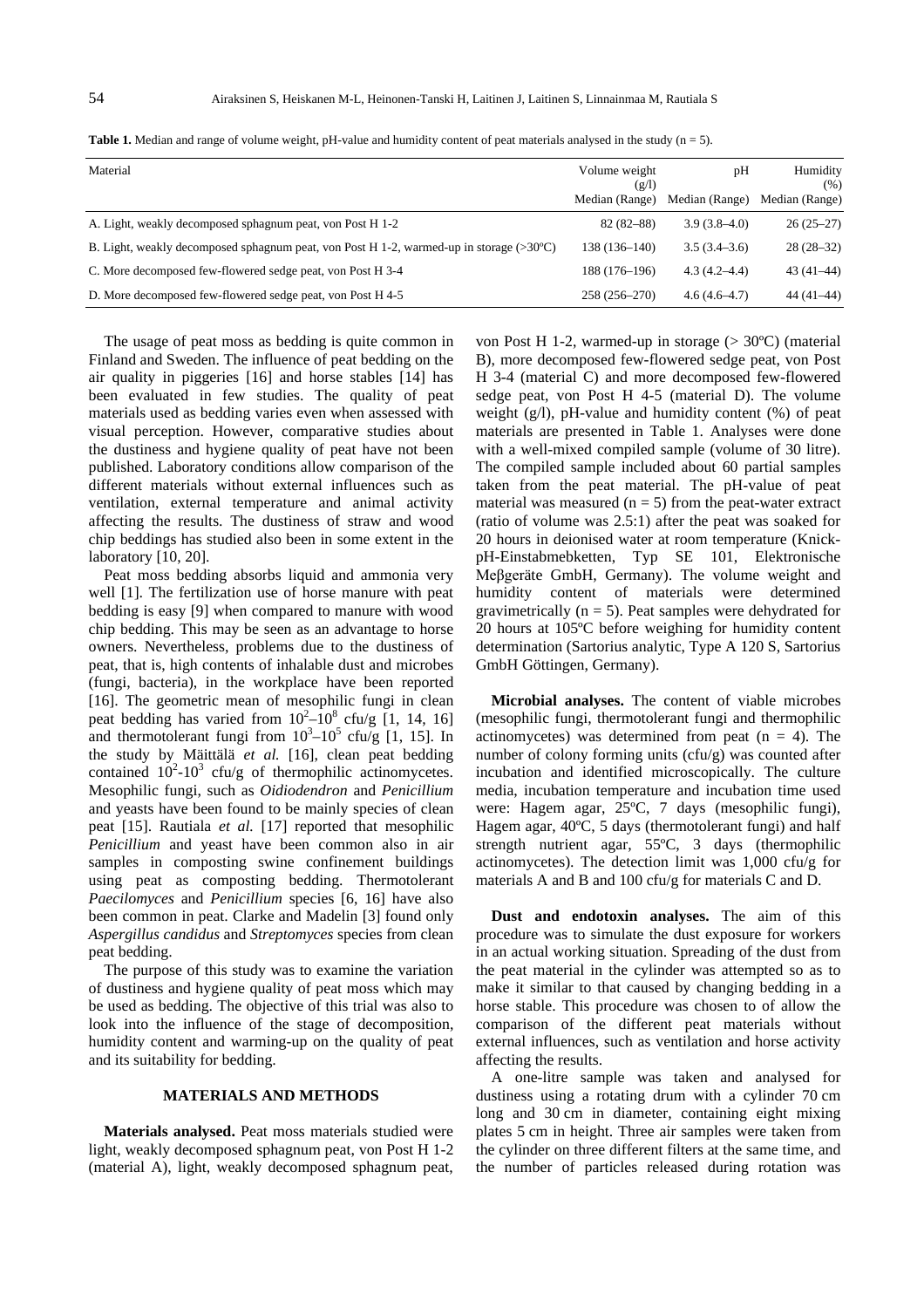| Material     | Geometric mean and range of microorganism, $cfu/g$        |                                                                   |                                                           |  |  |
|--------------|-----------------------------------------------------------|-------------------------------------------------------------------|-----------------------------------------------------------|--|--|
|              | mesophilic fungi                                          | thermotolerant fungi                                              | thermophilic actinomycetes                                |  |  |
| $\mathbf{A}$ | $2.4 \times 10^5 (2.0 \times 10^5 - 3.1 \times 10^5)^*$   | $5 \times 10^2$ (<10 <sup>2</sup> -10 <sup>2</sup> ) <sup>*</sup> | $< 2.5 \times 10^2$                                       |  |  |
| B            | $7.2 \times 10^7$ $(5.7 \times 10^7 - 1.1 \times 10^9)^*$ | $6.6 \times 10^6$ $(5.1 \times 10^6$ -7.6 $\times 10^6)$ *        | $< 2.5 \times 10^2$                                       |  |  |
| $\mathbf C$  | $1.8 \times 10^7$ $(1.5 \times 10^7 - 2.0 \times 10^7)^*$ | $3.3 \times 10^5 (2.8 \times 10^5 - 3.9 \times 10^5)^*$           | $\langle 2.5 \times 10^{1} \rangle$                       |  |  |
| D            | $1.4 \times 10^6 (9.2 \times 10^5 - 2.6 \times 10^6)^*$   | $4.2 \times 10^4$ $(3.0 \times 10^4$ -5.2 $\times 10^4)$ *        | $1.2 \times 10^3$ $(3.0 \times 10^2 - 2.4 \times 10^3)^*$ |  |  |

Table 2. Geometric average (cfu/g) and range of viable micro-organisms in a gram of peat material. Detection limit was 1,000 cfu/g for materials A and B and 100 cfu/g for materials C and D ( $n = 4$ ). (The other legends are as in Tab. 1.)

\*p < 0.05 Asymp. Sig (2-tailed). Mann-Whitney U –test.

**Table 3.** Median and range of the content of inhalable dust, respirable dust and endotoxin released into the air during cylinder rotation of peat material 100 g  $(n = 5)$ . (The other legends are as in Tab. 1.)

| Material      | Inhalable dust, $mg/m^3$<br>Median (Range) | Respirable dust, $mg/m^3$<br>Median (Range) | Endotoxin, $EU/m^3$<br>Median (Range) |
|---------------|--------------------------------------------|---------------------------------------------|---------------------------------------|
| A             | $47.3(32.0 - 87.6)$                        | $5.3(3.4-6.7)$ **                           | 73,000 (35,000-85,000)**              |
| B             | $3.3(1.6-6.9)$                             | $2.3(1.0-3.0)*$                             | 280 (180-790)                         |
| $\mathcal{C}$ | $1.7(1.4-2.5)$                             | $0.4(0.4-0.6)$                              | 360 (220–440)                         |
| D             | $2.1(0.9-2.6)$                             | $0.3(0.3-0.7)$                              | $600(430-630)$                        |

\*\*p < 0.01 Asymp. Sig (2-tailed). Mann-Whitney U –test.

counted. The cylinder was rotated six times at a speed of 34 rpm, for three minutes at a time, at 10-minute intervals.

The sampling time for each filter was 60 minutes, during which the stationary samples for inhalable dust, respirable dust and endotoxin were collected with IOM samplers for 18 minutes. Endotoxin and inhalable dust were sampled with IOM samplers and respirable dust with an IOM sampler provided with polyurethane foam. Dust samples were taken with the use of calibrated pumps (Model 224, SKC, USA) at the airflow of 2.0 litre/minute. The dust was analysed gravimetrically.

The number of dust particles released into the air was counted using an optical particle counter (Hiac/Royco, Model 5000, Spacific Scientific®, USA). The particle counter measured the number of particles with different sizes in five categories:  $0.3{\text -}0.5 \mu$ m,  $0.5{\text -}1 \mu$ m,  $1{\text -}3 \mu$ m,  $3{\text -}$ 5 µm and 5-10 µm. The endotoxin was analysed with the kinetic Bio Whittaker-QCL method, based on a LAL (Limulus amebozyte lysate) enzyme. The sampling procedure was performed five times consecutively for each peat material. The cylinder was vacuumed thoroughly after every rotated material.

**Statistical analyses.** Statistical analyses were carried out with the statistical software package SPSS 10.0 for Windows. The non-parametric Kruskal-Wallis and Mann-Whitney U tests were used to detect differences in measured qualities of peat materials. Correlation between measured qualities was determined by calculating values of Spearman's correlation coefficient (*r*). The value of *r* was considered statistically significantly different from zero when the p-value for a correlation coefficient test was less than 0.05.

## **RESULTS**

Hygiene quality after logarithm transformation and dustiness of studied peat materials were significantly different from each other ( $p < 0.01$ ). Light, weakly decomposed sphagnum peat (material A) contained the least fungi (Tab. 2). The content of mesophilic and thermotolerant fungi was highest in light, weakly decomposed sphagnum peat which warmed-up  $(> 30^{\circ}C)$ during storage (material B), and the second highest in the more decomposed few-flowered sedge peat, von Post H 3-4 (material C). Thermophilic actinomycetes were found only in the most decomposed few-flowered sedge peat (material D).

*Penicillium* was the main fungus in all peat materials studied (Tab. 4). Yeasts were present only in the more decomposed few-flowered sedge peats (materials C and D), which contained also more mesophilic fungi species than light, weakly decomposed sphagnum peat. Materials C and D contained also *Aspergillus fumigatus* fungus and cellulose-decomposing *Trichoderma* fungus. Sterile fungi in materials B, C and D were fungi which did not sporulate in the culture media used. Thus, those nonsporing fungi could not be identified microscopically.

The concentrations of inhalable dust, respirable dust and endotoxin released into the air during cylinder rotation of peat are shown in Table 3. Light, weakly decomposed sphagnum peat contained significantly more inhalable dust and endotoxin than other peat materials (p < 0.01). The concentrations of respirable dust in material A was about ten-fold when compared to materials C and D.

The number of particles of all sizes were highest in material A ( $p < 0.02$ ). The difference in the number of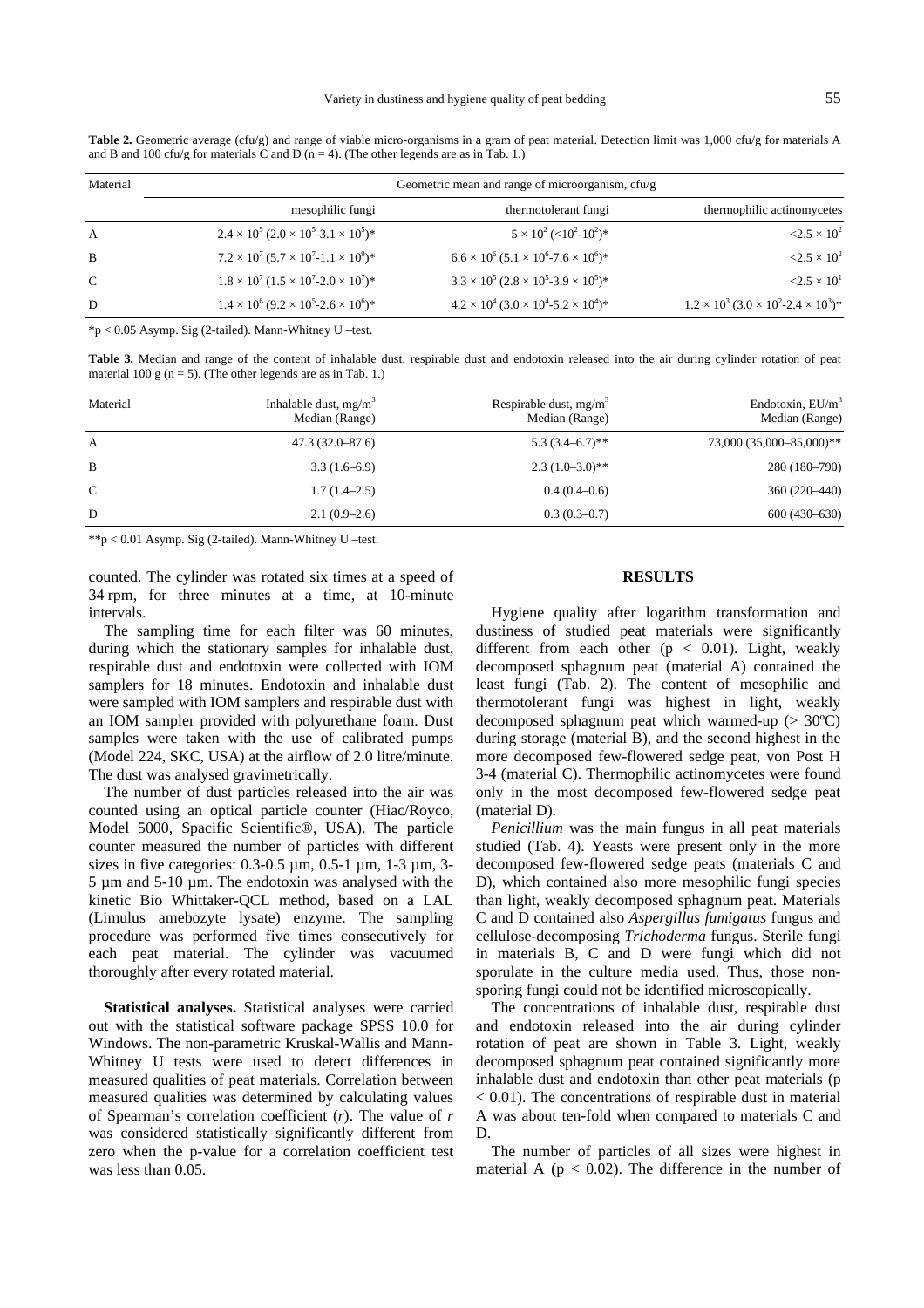| Geometric mean and species of mesophilic and thermotolerant fungi in peat |                     |               |                     |                |                     |                      |                     |
|---------------------------------------------------------------------------|---------------------|---------------|---------------------|----------------|---------------------|----------------------|---------------------|
| A                                                                         |                     | B             |                     | $\mathcal{C}$  |                     | D                    |                     |
| mesophilic fungi                                                          |                     |               |                     |                |                     |                      |                     |
| Penicillium                                                               | $2.3 \times 10^{5}$ | Penicillium   | $7.1 \times 10^7$   | Oidiodendron   | $1.4 \times 10^{7}$ | Yeast white          | $7.0 \times 10^{5}$ |
| Monocillium                                                               | $6.8 \times 10^3$   | Blastobotrys  | $1.0 \times 10^{6}$ | Yeast white    | $2.3 \times 10^{6}$ | Penicillium          | $5.5\times10^5$     |
| Absidia                                                                   | $2.3 \times 10^{2}$ |               |                     | Geomyces       | $8.9 \times 10^{5}$ | Yeast <sub>red</sub> | $6.6 \times 10^{4}$ |
|                                                                           |                     |               |                     | Yeast $_{red}$ | $2.5 \times 10^{5}$ | Oidiodendron         | $5.4 \times 10^{4}$ |
|                                                                           |                     |               |                     | Penicillium    | $1.8 \times 10^{5}$ | Acremonium           | $1.1 \times 10^{4}$ |
|                                                                           |                     |               |                     | Paecilomyces   | $6.8 \times 10^{4}$ | Rhinocladiella       | $1.1 \times 10^{4}$ |
|                                                                           |                     |               |                     | Mucor          | $6.8 \times 10^{4}$ | Monicillium          | $9.0 \times 10^{3}$ |
|                                                                           |                     |               |                     | A. fumigatus   | $4.5 \times 10^{4}$ | Sterile fungi        | $6.8 \times 10^3$   |
|                                                                           |                     |               |                     | Trichoderma    | $2.3 \times 10^{4}$ | Blastobotrys         | $6.8 \times 10^{3}$ |
|                                                                           |                     |               |                     | Aspergillus    | $2.3\times10^4$     | <b>Trichoderma</b>   | $6.8 \times 10^3$   |
|                                                                           |                     |               |                     |                |                     | Engyodontium         | $2.3 \times 10^{3}$ |
|                                                                           |                     |               |                     |                |                     | Lecotyphora          | $2.3 \times 10^{3}$ |
|                                                                           |                     |               |                     |                |                     | A. fumigatus         | $2.3 \times 10^{3}$ |
| thermotolerant fungi                                                      |                     |               |                     |                |                     |                      |                     |
| Paecilomyces                                                              | $5.0 \times 10^{2}$ | Penicillium   | $4.9 \times 10^{6}$ | Penicillium    | $1.6 \times 10^{5}$ | A. fumigatus         | $2.0 \times 10^{4}$ |
|                                                                           |                     | Sterile fungi | $1.3 \times 10^{6}$ | A. fumigatus   | $8.6 \times 10^{4}$ | Penicillium          | $9.7 \times 10^{3}$ |
|                                                                           |                     | Paecilomyces  | $3.6 \times 10^{5}$ | Sterile fungi  | $6.1 \times 10^{4}$ | Sterile fungi        | $7.5 \times 10^{3}$ |
|                                                                           |                     |               |                     | Paecilomyces   | $2.0 \times 10^{4}$ | Paecilomyces         | $4.5 \times 10^{3}$ |
|                                                                           |                     |               |                     | Mucor          | $2.3 \times 10^{3}$ |                      |                     |

Table 4. Geometric average (cfu/g) and species of mesophilic and thermotolerant fungi in the peat materials studied (n = 4). (A. = Aspergillus; the other legends are as in Tab. 1.)

particles in size 3-10 µm was over 350-fold between materials A and D. There was a variation in the amount of 3-5 µm sized particles released from the peat material onto the cylinder during rotation periods (Fig. 1). The number of particles was higher in the first rotation period than in the second period in materials B and C. The rotation of the cylinder increased slightly the amount of particles in size 3-5 µm in all peat materials studied.

The humidity content of peat was noticed to correlate significantly with the concentration of inhalable dust  $(r =$ -0.72,  $p = 0.001$ ), respirable dust (r = -0.88,  $p < 0.001$ ), number of particles  $(r < -0.80, p < 0.001)$  and the content of endotoxin ( $r = -0.54$ ,  $p < 0.02$ ) released from peat during handling. Any correlation between the fungi and humidity content could not be shown.

### **DISCUSSION**

Light, weakly decomposed sphagnum peat (material A) released most inhalable and respirable dust during handling, but on the other hand, it contained the least mesophilic and thermotolerant fungi. The dustiness of material A may be partly explained by the lower humidity content than in the others. Larsson *et al.* [15] have suggested that a humidity content of 50% would keep the dust content of air low enough during peat bedding handling. Studied peat materials represent the conventional humidity content of peat bedding conveyed to the horse stables in Finland where their humidity content was distinctly under 50%.

In agreement with Mäittälä *et al.* [16], *Penicillium* was the main fungus in all the peat materials studied. Mesophilic yeasts which have been mentioned to be one of the main species in clean peat [15] were not found from weakly decomposed sphagnum peat. More decomposed few-flowered sedge peat contained *Aspergillus fumigatus* and material D also contained thermophilic actinomycetes. Those microbes have been associated with pulmonary diseases in humans [11]. According to Eder *et al.* [4], also horses suffering from chronic bronchitis are more often sensitised to some *Aspergillus fumigatus* allergens than horses in the control group. The occurrence of *Trichoderma* in materials C and D may be seen as a sign of far-advanced decomposition of those peat materials.

In this study, the content of endotoxin released into air during cylinder rotation of peat materials was 280-73,000  $EU/m<sup>3</sup>$ . According to Rieger *et al.* [18], the endotoxin content in horse stable air varied -  $2,000$  EU/m<sup>3</sup> in stables with sawdust bedding,  $14,000$  EU/m<sup>3</sup> in stables with straw bedding, and  $22,000$  EU/m<sup>3</sup> in stables with hemp bedding. Light, weakly decomposed sphagnum peat (material A) contained significantly more endotoxin than the other peat materials ( $p < 0.01$ ). One reason for this may be the low stage of decomposition in sphagnum peat. According to Su *et al.* [19], the early stage of cotton textile processing seems to generate high endotoxin and bacteria contamination. The concentration of biologically-active endotoxin has been reported to be associated quite well with workers' reported symptoms [13]. According to the results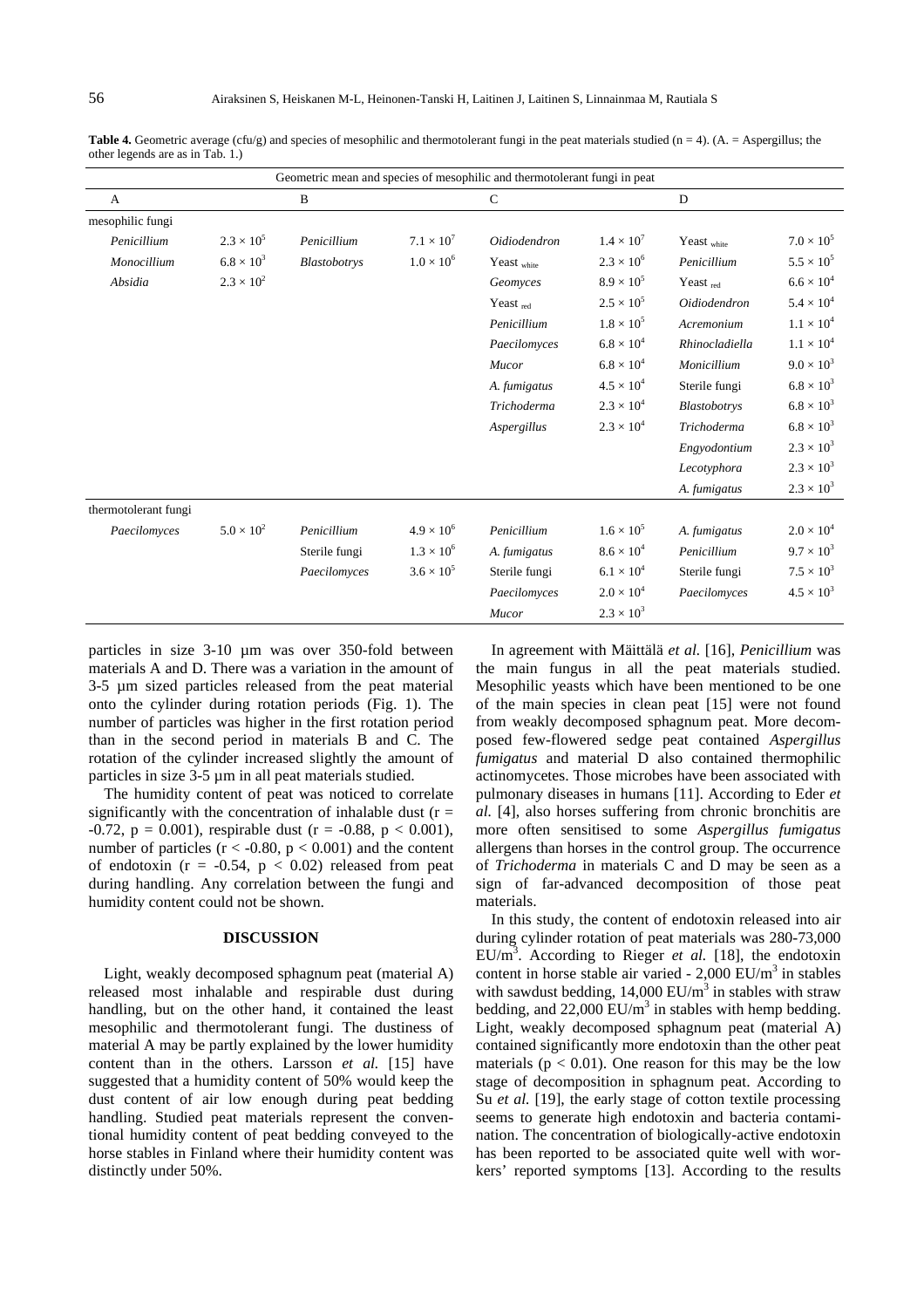

Figure 1. Number of dust particles in relation to the width of size interval vs mean particle diameter (A1-D2), and number of 3-5 µm sized particles in the cylinder during the rotation management (A2-D2) of weakly decomposed sphagnum peat, von Post H 1-2 (A1 and A2), weakly decomposed sphagnum peat, von Post H 1-2, and warmed-up (B1 and B2), more decomposed few-flowered sedge peat, von Post H 3-4 (C1 and C2), and more decomposed fewflowered sedge peat, von Post H 4-5 ( $\overline{D}$ 1 and D2).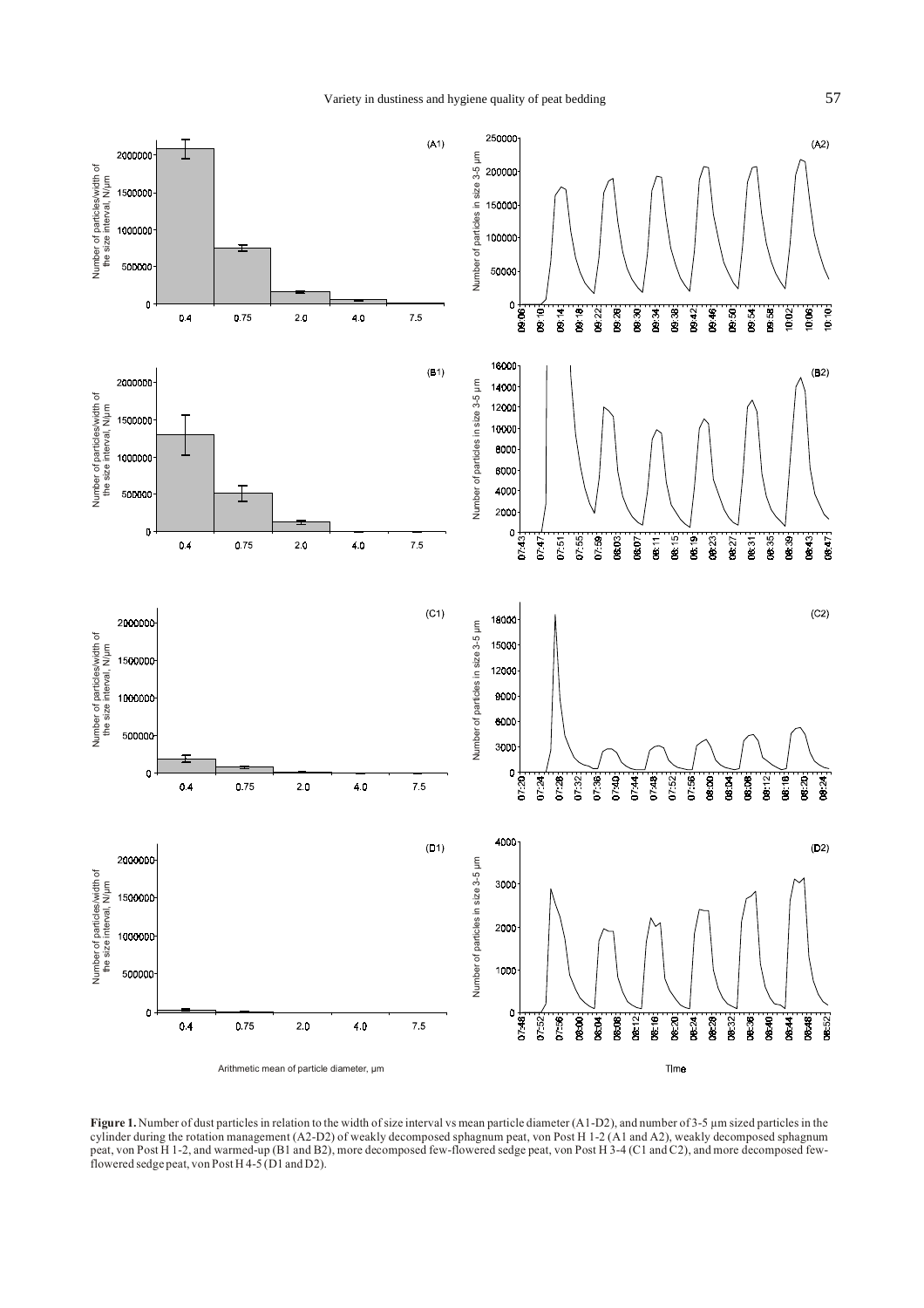of this study, it may be assumed that using material A as bedding might cause higher bacteria exposure than the bedding used from other studied materials. Workers' respiratory symptoms have been reported to increase when the air content of endotoxin is  $> 250$  EU/m<sup>3</sup> [12]. The Dutch Expert Committee on Occupational Standards has recommended a health-based occupational exposure limit of 50  $EU/m^3$  over an eight-hour period of endotoxin exposure [7].

Warming over 30ºC increased the number of fungi in peat material but, on the other hand, it decreased the content of endotoxin in light, weakly decomposed sphagnum peat. No correlation between warming and the content of peat's dust was noticed.

The concentrations of inhalable dust  $(2-47 \text{ mg/m}^3)$ measured from the studied peat materials cannot be compared directly to the occupational exposure limits for organic inhalable dust (5 mg/m<sup>3</sup>  $_{8 \text{ h}}$  and 10 mg/m<sup>3</sup>  $_{15 \text{ min}}$ [5]), nor to the air content of inhalable dust measured from a piggery  $(3.5{\text -}41.0 \text{ mg/m}^3 \,[16])$  using peat bedding. According to Kaliste *et al.* [10], the content of inhalable dust released from clean wood chip bedding was  $< 1-25$ mg/m3 when measured with the rotation cylinder. The sample volume (0.5 litre) and rotation time for sampling (6 minutes) were, however, slightly different in Kaliste's work to those used in this study (1 litre and 18 minutes). The rotation of peat material in the cylinder may considered more aggressive handling when compared to the bedding used in horse stables.

The number of 3-5  $\mu$ m sized particles stayed quite steady in the light, weakly decomposed sphagnum peat during rotation management. This might be due to the higher number of fine particles in material A because the number of particles did not decrease between the first and second rotation periods, as happened with the other peat materials. One reason for the occurred particle reduction might be the coincident dust sampling. However, the rotation of the cylinder increased slightly the amount of 3- 5 µm sized particles in all the peat materials studied. This may be seen as a sign of peat materials grinding during the rotation. The same grinding of peat might happen also in bedding use, especially when dry peat material is used. The number of 0.5-5  $\mu$ m sized particles in the air released during handling of the more decomposed few-flowered sedge peat was the same as the content measured released from good quality straw and wood shavings [20].

#### **CONCLUSIONS**

The variation of dustiness and hygiene quality in peat moss bedding was studied. There were significant differences in the quality of different materials which should be observed when bedding is chosen. Conclusions arrived at in this study are as follows:

a) Light, weakly decomposed sphagnum peat (von Post H 1-2) included less fungi but a significantly higher content of endotoxin than more decomposed peat materials (von Post H 3-5).

b) The warming-up of peat increased the number of fungi in the material but, on the other hand, it decreased the endotoxin content of weakly decomposed sphagnum peat.

c) The more decomposed few-flowered sedge peats (von Post H 3-5) included *Aspergillus fumigatus* and material D also contained thermophilic actinomycetes.

d) The content of inhalable dust, respirable dust and the number of particles released during handling of the materials were smaller in more decomposed few-flowered sedge peat (von Post H 3-5) than in less decomposed sphagnum peat (von Post H 1-2).

e) The humidity content of peat correlated significantly with the content of dust released during peat handling.

#### **Acknowledgements**

This study was supported, with grateful thanks, by the State Provincial Office of Eastern Finland (European Social Fund).

### **REFERENCES**

1. Airaksinen S, Heinonen-Tanski H, Heiskanen M-L: Quality of different bedding materials and their influence on the compostability of horse manure. *J Equine Vet Sci* 2001, **21**, 125-130.

2. Clarke A: Equine practice. Air hygiene and equine respiratory disease. *In Practice* 1987, **Nov.**, 196-204.

3. Clarke AF, Madelin T: Technique for assessing respiratory health hazards from hay and other source materials. *Equine Vet J* 1987, **19**, 442-447.

4. Eder C, Crameri R, Mayer C, Eicher R, Straub R, Gerber H, Lazary S, Marti E: Allergen-specific IgE levels against crude mould and storage mite extracts and recombinant mould allergens in sera from horses affected with chronic bronchitis. *Vet Immunol Immunopathol* 2000, **73**, 241-253.

5. Finnish Ministry of Social Affairs and Health: *HTP-arvot 2000 (Occupational Exposure Limits 2000)*. Sosiaali- ja terveysministeriö, Tampere, Finland 2000.

6. Hanhela R, Louhelainen K, Pasanen A-L: Prevalence of microfungi in Finnish cow barns and some aspects of the occurrence of Wallemia sebi and Fusaria. *Scand J Work Environ Health* 1995, **21**, 223- 228.

7. Heederik D, Douwes J: Towards an occupational exposure limit for endotoxins? *Ann Agric Environ Med* 1997, **4**, 17-19.

8. Holcombe SJ, Jackson C, Gerber V, Jefcoat A, Berney C, Eberhardt S, Robinson E: Stabling is associated with airway inflammation in young Arabian horses. *Equine Vet J* 2001, **33**, 244-249.

9. Holopainen P, Airaksinen S, Heinonen-Tanski H, Heiskanen M-L: Utilization of composted horse manure with peat bedding in greenhouse and field cultivation. **In:** Schmilewski G, Rochefort L (Eds): *Peat In Horticulture - Quality and Environmental Challenges. Proceedings of the International Peat Symposium, Pärnu, Estonia 3-6 September 2002*, 154-160. International Peat Society, Saarijärvi 2002.

10. Kaliste E, Linnainmaa M, Meklin T, Torvinen E, Nevalainen A: The bedding of laboratory animals as a source of airborne contaminants. *Lab Animals* 2004, **38**, 25-37.

11. Kotimaa MH, Husman KH, Terho EO, Mustonen MH: Airborne moulds and actinomycetes in the work environment of farmer's lung patients in Finland. *Scand J Work Environ Health* 1984, **10**, 115-119.

12. Laitinen S: *Exposure to Airborne Bacteria in Occupational Environments*. Kuopio University Publications C, Natural and Environmental Sciences, Kuopio 1999.

13. Laitinen S, Kangas J, Husman K, Susitaival P: Evaluation of exposure to airborne bacterial endotoxins and peptidoglycans in selected work environments. *Ann Agric Environ Med* 2001, **8**, 213-219.

14. Lappalainen S: *Occupational exposure to fungi and methods to assess the exposure*. Kuopio University Publications C. Natural and Environmental Sciences 141, Kuopio 2002.